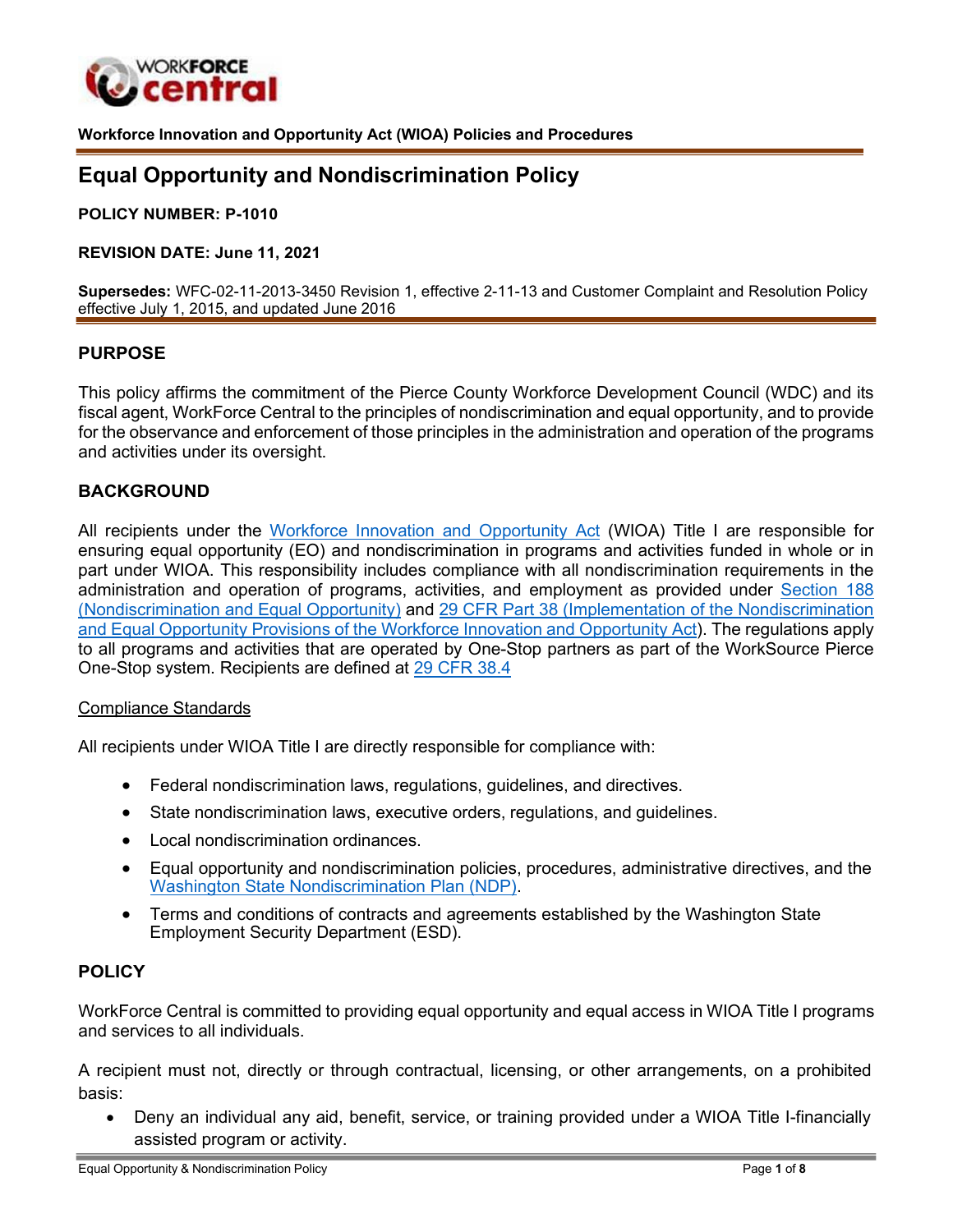- Provide to an individual any aid, benefit, service, or training that is different, or is provided in a different manner, from that provided to others under a WIOA Title I-financially assisted program or activity.
- Subject an individual to segregation or separate treatment in any matter related to receipt of any aid, benefit, service, or training under a WIOA Title I-financially assisted program or activity.
- Restrict an individual in any way in the enjoyment of any advantage or privilege enjoyed by others receiving any aid, benefit, service, or training under a WIOA Title-financially assisted program or activity.
- Treat an individual differently from others in determining whether the individual satisfies any admission, enrollment, eligibility, membership, or other requirement of condition for any aid, benefit, service, or training provided under a WIOA Title-financially assisted program or activity.
- Deny or limit an individual with respect to any opportunity to participate in a WIOA Title I-financially assisted program or activity or afford the individual an opportunity to do so that is different from the opportunity afforded others under WIOA Title I- financially assisted program or activity.
- Deny an individual the opportunity to participate as a member of a planning or advisory body that is an integral part of the WIOA Title-financially assisted program or activity; or
- Otherwise limit an individual enjoyment of any right, privilege, advantage, or opportunity enjoyed by others receiving any WIOA Title I- financially assisted program or activity.

A recipient must not, directly or through contractual, licensing, or other arrangements:

- Aid or perpetuate discrimination by providing significant assistance to an agency, organization, or person that discriminates on a basis prohibited by WIOA Section 188 in providing any aid, benefit, service, or training, to registrants, applicants or participants in a WIOA Title I- financially assisted program or activity; or
- Refuse to accommodate an individual's religious practices or beliefs, unless to do so would result in undue hardship as defined in 29 CFR [Part 38.4\(rrr\)\(ii\).](https://www.law.cornell.edu/cfr/text/29/38.4)

The following requirements are provided in 29 [CFR](https://www.govinfo.gov/content/pkg/CFR-2017-title29-vol1/xml/CFR-2017-title29-vol1-part38.xml) Part 38, the Equal Opportunity/Nondiscrimination regulations for WIOA [Section 188 \(Nondiscrimination\).](https://www.dol.gov/agencies/oasam/centers-offices/civil-rights-center/statutes/section-188-workforce-innovation-opportunity-act)

# **Notice and Communication**

A recipient must provide initial and continuing, notice that it does not discriminate in the delivery of programs and services or employment on the basis of race, color, religion, sex (including pregnancy, childbirth, and related medical conditions, sex stereotyping, transgender status, and gender identity), national origin (including limited English proficiency), age, disability, or political affiliation or belief, or, against any beneficiary of, applicant to, or participant in programs financiallyassisted under Title I of the Workforce Innovation and Opportunity Act, on the basis of the individual's citizenship status or participation in any WIOA Title I-financially assisted program or activity.

The following specific wording is placed on EO Notice posters and in written EO policystatements:

# *Equal Opportunity is the Law*

fit is against the law for this recipient of Federal financial assistance to discriminate on the following" *bases:*

*Against any individual in the United States, on the basis of race, color, religion, sex (including pregnancy, childbirth, and related medical conditions, sex stereotyping, transgender status, and gender identity), national origin (including limited English proficiency), age, disability, or political*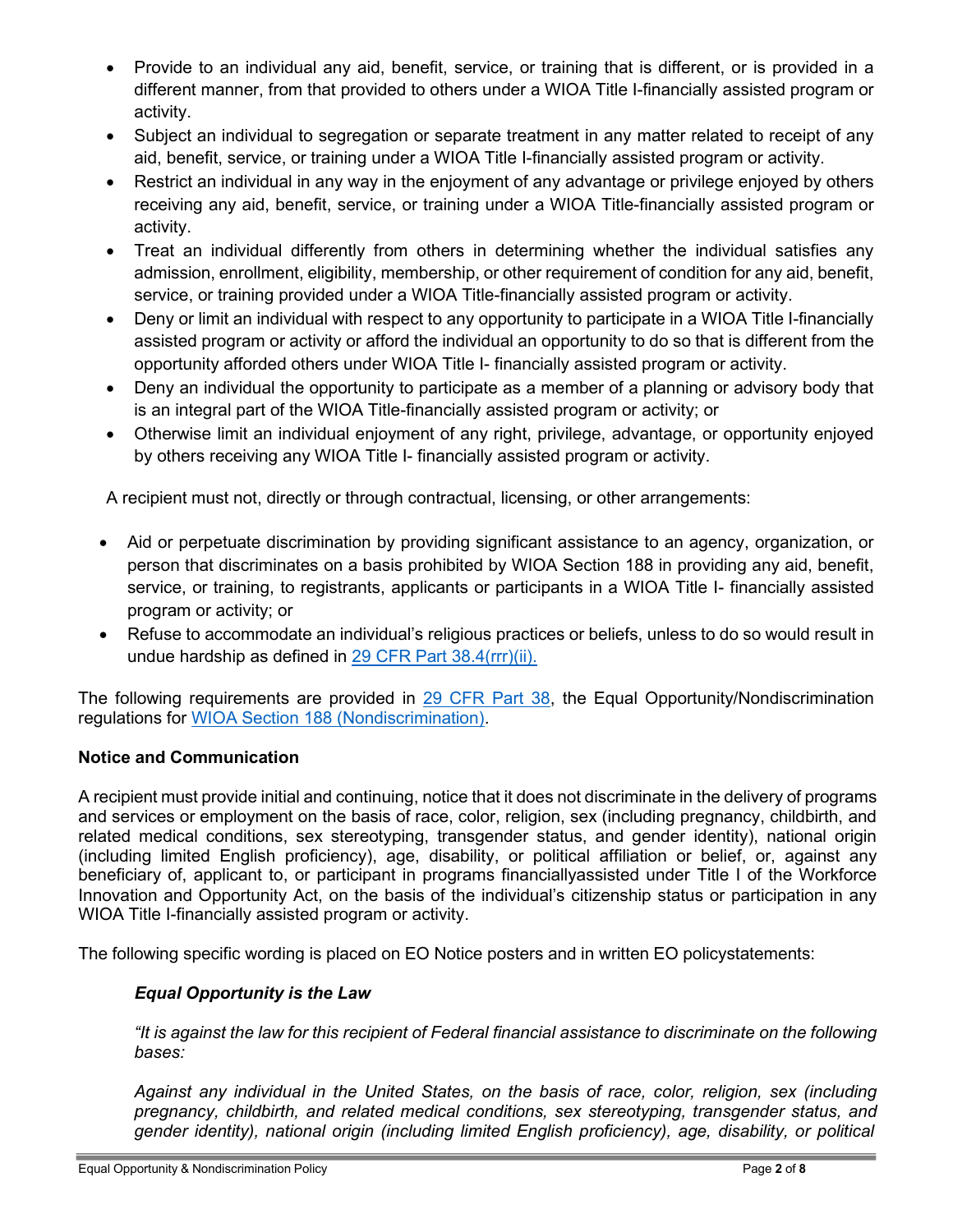*affiliation or belief or,*

*Against any beneficiary of, applicant to, or participant in programs financially assisted under Title I of the Workforce Innovation and Opportunity Act, on the basis of the individual's citizenship status or participation in any WIOA Title I–financially assisted program or activity.*

*The recipient must not discriminate in any of the following areas:*

*Deciding who will be admitted, or have access, to any WIOA Title I–financially assisted program or activity; providing opportunities in, or treating any person with regard to such a program or activity; or making emp*loyment decisions in the administration of, or in connectionwith, such a program or activity.

*Recipients of federal financial assistance must take reasonable steps to ensure that communications with individuals with disabilities are as effective as communications with others. This means that, upon request and at no cost to the individual, recipients are requiredto provide appropriate auxiliary aids and services to qualified individuals with disabilities.*

*If you think that you have been subjected to discrimination under a WIOA Title I–financially assisted program or activity, you may file a complaint within 180 days from the date of the alleged violation with either: the recipient's Equal Opportunity Officer (or the person whom the recipient has designated for this purpose); or the Director, Civil Rights Center (CRC), U.S. Department of Labor, 200 Constitution Avenue NW, Room N-4123, Washington, DC 20210.*

*If you file your complaint with the recipient, you must wait either until the recipient issues a written Notice of Final Action, or until 90 days have passed (whichever is sooner), before filingwith the Civil Rights Center (see address above).*

If the recipient does not give you a written Notice of Final Action within 90 days of the day on which *you filed your complaint, you may file a complaint with CRC before receiving that Notice.However, you must file your CRC complaint within 30 days of the 90-day deadline (in other words, within 120 days after the day on which you filed your complaint with the recipient).*

*If the recipient does give you a written Notice of Final Action on your complaint, but you are dissatisfied with the decision or resolution, you may file a complaint with CRC. You must fileyour CRC complaint within 30 days of the date on which you received the Notice of Final Action."*

This notice, in the form of Washington's WIOA EO Notice Poster, must be posted prominently in reasonable numbers and places where customers and staff frequent, in both English and Spanish.

The EO Notice must be provided to all registrants, applicants, eligible applicants/registrants, participants, subrecipients, and interested members of the public. They must be advised of their rights to file a discrimination complaint during orientations and/or registration for WIOA services and are provided with the notice of rights to file a discrimination complaint (Equal Opportunity is the Law Notice).

Registered participants are required to sign a statement acknowledging that they understand their rights and have received the EO Notice. This is done electronically when the participants register through the state's management information system for WorkSource, Efforts to Outcomes (ETO) and through a paper copy uploaded into the participant's ETO record. WorkForce Central's Participant Information Form includes the required EO Notice.

# **Affirmative Outreach**

Recipients must take appropriate steps to ensure that they are providing equal access to their WIOA Title I-financially assisted programs and activities. These steps should involve reasonable efforts to include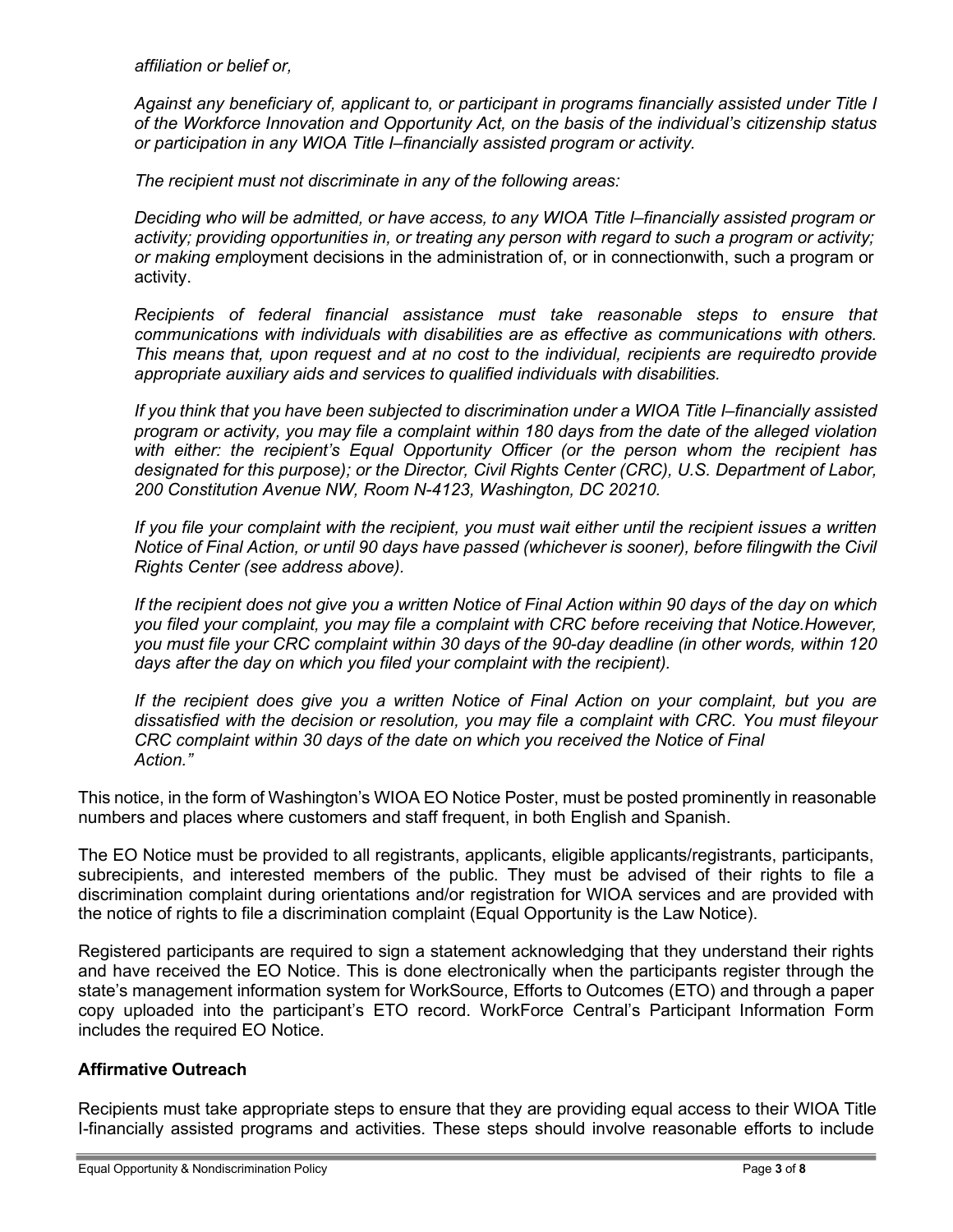members of the various groups protected by these regulations including but not limited to persons of different sexes, various racial and ethnic/national origin groups, various religions, individuals with limited English proficiency, individuals with disabilities, and individuals indifferent age groups.

Such efforts may include, but are not limited to:

- Advertising the recipient's programs and/or activities in media, such as newspapers or radio programs, that specifically target various populations.
- Sending notices about openings in the recipient's programs and/or activities to schools or community service groups that serve various populations.
- Consulting with appropriate community service groups about ways in which the recipientmay improve its outreach and service to various populations.

#### **Minimum Requirements for Ensuring Equal Opportunity and Nondiscrimination:**

The following EO and Nondiscrimination requirements will be followed:

#### • **Local Workforce Development Board (LWDB) Equal Opportunity Officer**

WorkForce Central has designated an EO Officer who is responsible for ensuring EO and Nondiscrimination in the administration and operation of programs and services within the WorkSource Pierce One-Stop system.

Job duties of WorkForce Central EO Officer will include, in part:

- $\circ$  Conducting EO and Nondiscrimination monitoring reviews of the WorkSource Pierce One-Stop Center, affiliatesand other service providers that are part of the local WorkSource Pierce One-Stop system to ensure compliance with the provisions of this policy and 29 CFR Part 38 and adhering to the Washington State NDP.
- o Conducting EO training for staff and service providers.
- o Processing and investigating discrimination complaints.
- $\circ$  Reviewing WorkForce Central written policies to ensure they are nondiscriminatory.
- o Developing or publishing WorkForce Central procedures for processing discrimination complaints.
- o Coordinating responsibilities under 29 CFR Part 38.
- o Reporting EO matters directly to the WorkForce Central CEO.
- o Ensuring implementation of the Washington State NDP.
- o Undergoing EO and Nondiscrimination training to maintain competency.

#### • **EO Tagline and Washington Relay Service**

Recruitment brochures and other materials, including pamphlets, flyers, and other publications distributed or communicated in written or oral form, electronically or on paper, for customers, staff or the general public that describe programs financially assisted under Title I of WIOA or the requirements for participation by recipients and participants will include the following EO Tagline:

*"(Name of Recipient) is an equal opportunity employer/program. Auxiliary aidsand services are available upon request to individuals with disabilities."*

Program information that is broadcast in the news media and electronically such as ontelevision and radio or on a large screen monitor must also include the tagline.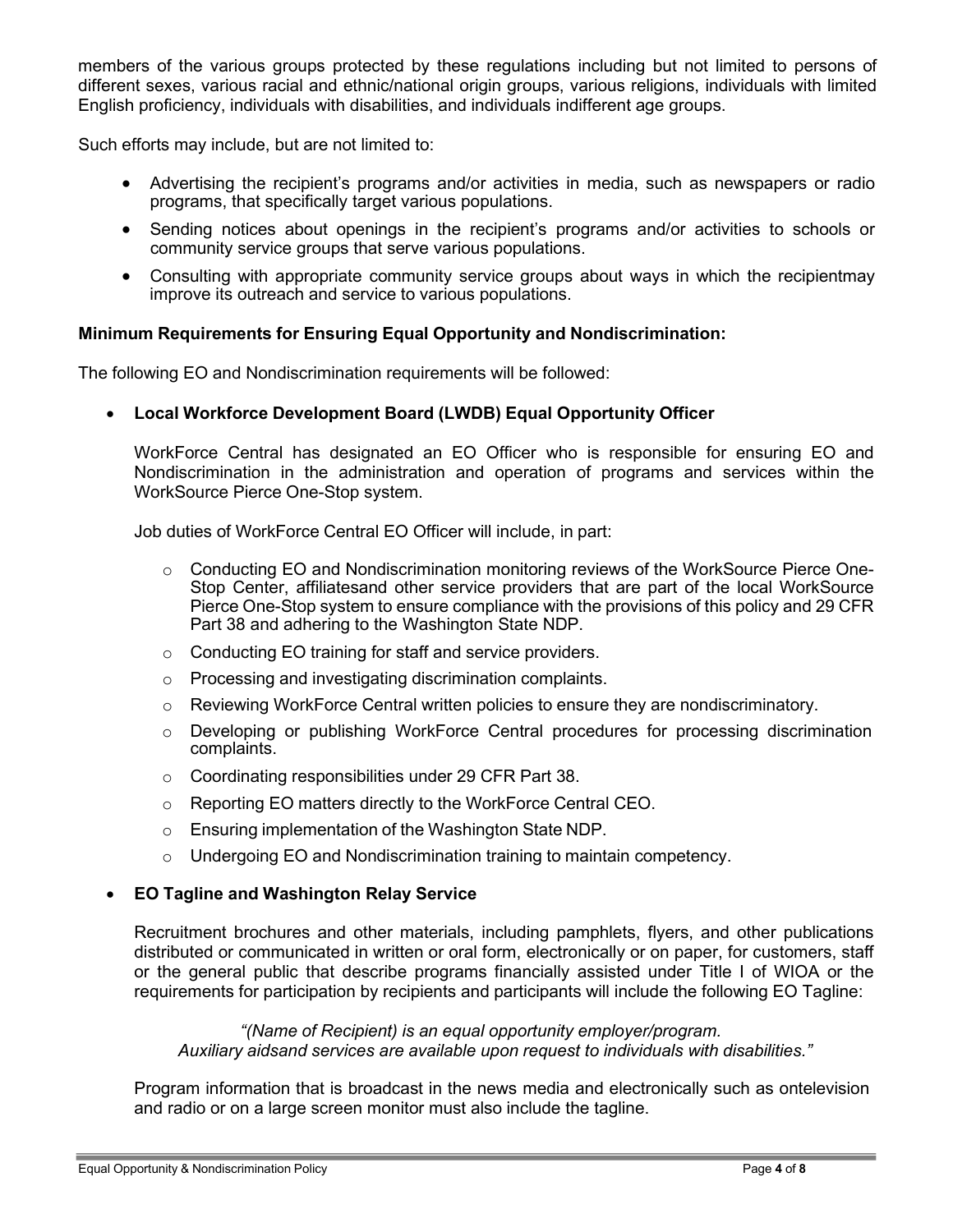If a phone number is included, the Washington Relay Service number must also be provided.This should be *"Washington Relay Service: 711*", which can alternatively be placed at the end of the EO tagline.

# • **Language Services**

Language services, interpretation, or translation must be made available free of charge for limited English proficient (LEP) individuals. When a significant number or proportion of the eligible population needs information in a language other than English to be effectively informed about the program or to be able to participate, the following four (4) factors must be considered in determining the language services to provide:

- 1. The number or proportion of LEP persons served or encountered in the eligible service population.
- 2. The frequency with which LEP individuals come in contact with the program.
- 3. The nature and importance of the program, activity or service provided.
- 4. The resources available and costs.

It may be determined, as a result of the analysis, that different language assistance measures are sufficient for the different programs or activities provided.

Regardless of the number or proportion of individuals, reasonable efforts must be made to meet the particular language needs of LEP individuals.

# • **Assurance**

Each contract, agreement, or application for financial assistance under Title I of WIOA will include, in its entirety without changes, the following Equal Opportunity/Nondiscrimination assurance language found at 29 CFR Part [38.25\(a\):](https://www.law.cornell.edu/cfr/text/29/38.25)

*"(i) As a condition to the award of financial assistance from the Department of Labor under Title I of WIOA, the grant applicant assures that it has the ability to comply with the nondiscrimination and equal opportunity provisions of the following laws and will remain in compliance for the duration of the award of federal financial assistance:*

- *A. Section 188 of the Workforce Innovation and Opportunity Act (WIOA), which prohibits discrimination against all individuals in the United States on the basis of race, color, religion, sex (including pregnancy, childbirth, and related medical conditions, transgender status, and gender identity), national origin (including limited English proficiency), age, disability, or political affiliation or belief, or against beneficiaries on the basis of either citizenship status or participation in any WIOA Title I-financially assisted program or activity.*
- *B. Title VI of the Civil Rights Act of 1964, as amended, which prohibits discrimination on the bases of race, color, and national origin.*
- *C. Section 504 of the Rehabilitation Act of 1973, as amended, which prohibits discrimination against qualified individuals with disabilities.*
- *D. The Age Discrimination Act of 1975, as amended, which prohibits discrimination on the basis of age.*
- *E. Title IX of the Education Amendments of 1972, as amended, which prohibits discrimination on the basis of sex in education programs.*

*(ii) The grant applicant also assures that, as a recipient of WIOA Title I financial assistance, it will comply with 29 CFR Part 38 and all other regulations implementing the laws listed above. This assurance applies to the grant applicant's operation of the WIOA Title I- financially assisted* program or activity, and to all agreements the grant applicant makes to carry out the WIOA Title I*financially assisted program or activity. The grant applicant understands that the United States has the right to seek judicial enforcement of this assurance."*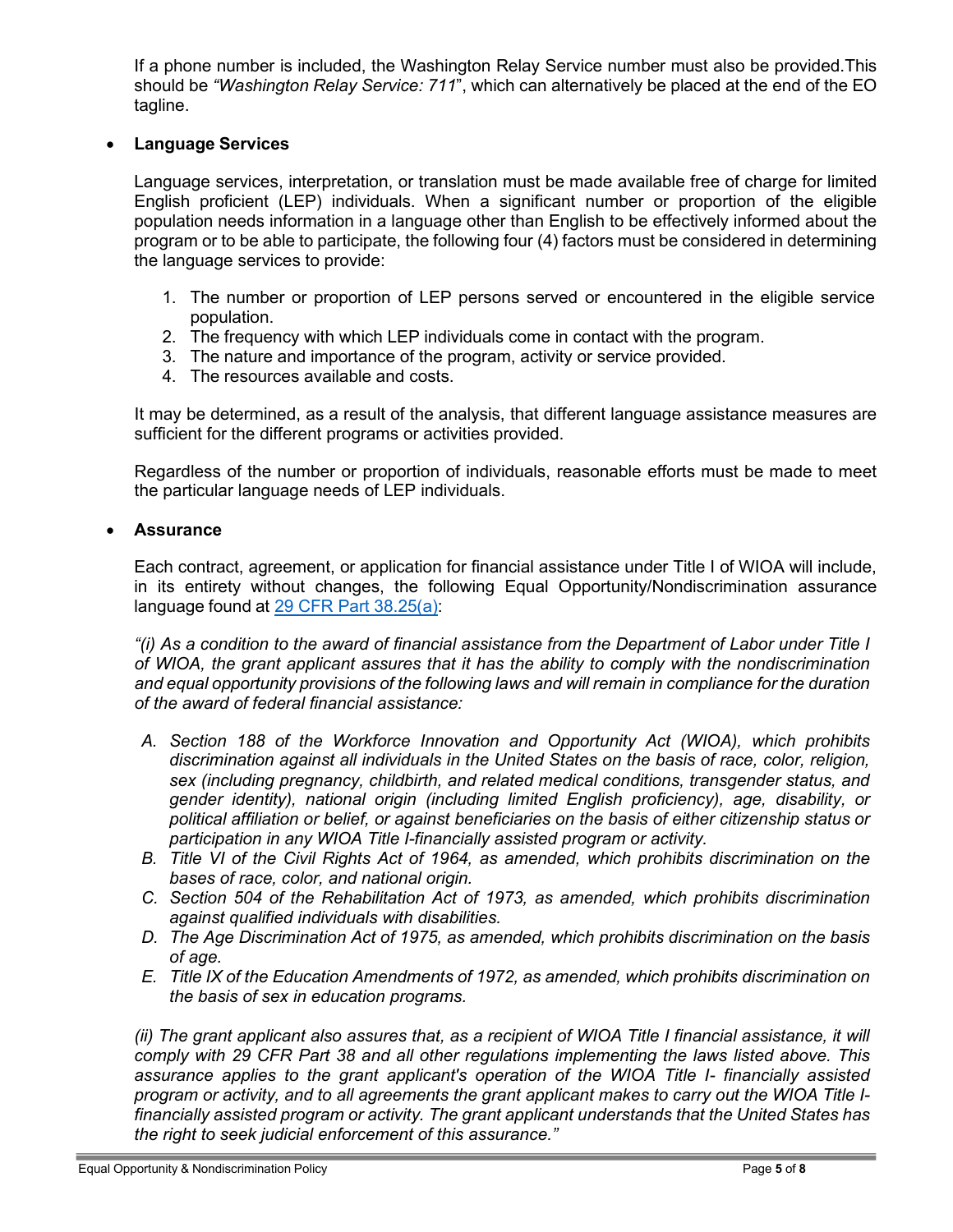In lieu of including the assurances language in its entirety for smaller contracts or agreements (such as OJT contracts, etc.), the following reference to the language may be used: *"The nondiscrimination assurances at 29 CFR Part 38.25 apply to this [contract/agreement/etc.]."*

# **Programmatic and Architectural Accessibility**

Each program or activity must be operated in a manner that makes it readily accessible to qualified individuals with a disability. A qualified individual with a disability is an individual who, with or without a reasonable accommodation for his or her disability, meets eligibility requirements.

Program accessibility requires the provision of reasonable accommodations for individuals with disabilities, making reasonable modifications to policies, practices, and procedures, administering programs in the most integrated setting appropriate, communicating with persons with disabilities as effectively as with others, and providing appropriate auxiliary aids or services, including assistive technology devices and services, where necessary to afford individuals with disabilities an equal opportunity to participate in, and enjoy the benefits of, the program or activity.

In determining what types of auxiliary aids and services are necessary, a recipient must give primary consideration to the requests of individuals with disabilities. In order to be effective, auxiliary aids and services must be provided in accessible formats, in a timely manner, and in such a way as to protect the privacy and independence of the individual with a disability. Some examples include qualified interpreters, video remote interpreting service, text and video-based telecommunications products and systems, videotext displays, and telephone handset amplifiers.

Regarding physical accessibility, no qualified individual with a disability may be excluded from participation in, or be denied the benefits of a recipient's service, program, or activity or be subjected to discrimination by any recipient because a recipient's facilities are inaccessible or unusable by individuals with disabilities. Facilities must comply with the applicable federal accessible design standards, such as the ADA [Standards](https://www.accessibility.works/blog/2021-ada-wcag-website-accessibility-standards-requirements/) [for Accessible Design,](https://www.accessibility.works/blog/2021-ada-wcag-website-accessibility-standards-requirements/) or the [Uniform Federal Accessibility Standards,](https://accessology.com/design-guidelines/uniform-federal-accessibility-standards-ufas/) and recipients must meet their accessibility obligations under [Section 504 of the Rehabilitation Act](https://www.dol.gov/agencies/oasam/centers-offices/civil-rights-center/statutes/section-504-rehabilitation-act-of-1973) and the implementing regulations at 29 [CFR Part](https://www.govinfo.gov/content/pkg/CFR-2016-title29-vol1/pdf/CFR-2016-title29-vol1-part32.pdf) 32.

# **EO and Nondiscrimination Compliance Monitoring**

The WorkForce Central EO Officer will monitor all service provider programs, services and activities annually. The purpose of the review is to ensure programs are administered in a nondiscriminatory manner in compliance with the EO and Nondiscrimination requirements of this policy and 29 [CFR](https://www.federalregister.gov/documents/2016/12/02/2016-27737/implementation-of-the-nondiscrimination-and-equal-opportunity-provisions-of-the-workforce-innovation) Part 38, and that adheres to the Washington State NDP. The WorkForce Central EO Officer must use a monitoring instrument approved by the State-Level EO Officer and must develop review reports that include any findings and due dates for corrections The WorkForce Central EO Officer must submit review reports with follow-up actions to the State-Level EO Officer prior to the State-Level EO Officer's monitoring review.

EO data will be collected for all WIOA Title I-financially assisted programs for applicants, registrants, eligible applicants/registrants, participants, terminees, employees, and applicants for employment by race/ethnicity, sex, age, and where known, disability status. While it is required that the data be requested from the individual, the person cannot be required to provide the information.

Monitoring reviews must include a statistical analysis of records and data including analyses by race/ethnicity, sex, age, and disability status. The analyses must determine if there are any significant differences in participation in programs in services. An investigation of significant differences will be conducted to determine if these differences may be caused by adverse impact discrimination. Adverse impact discrimination is non-intentional discrimination occurring when a neutral policy or practice has an adverse effect on a demographic group. If found and unless adequate justification is provided, the effects must be eliminated or mitigated.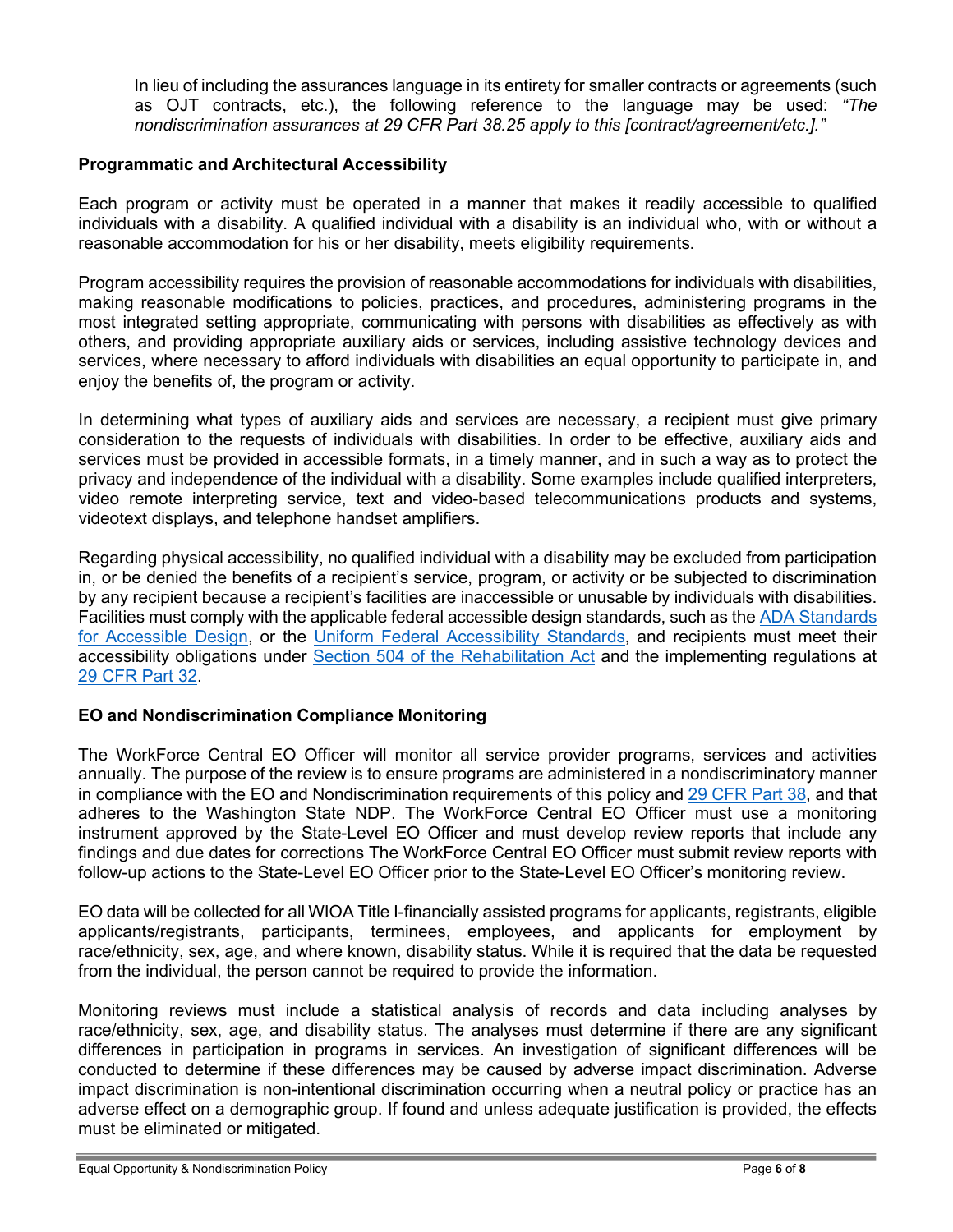Discrimination complaints must be investigated or mediated by, or under the direction of, the WorkForce Central EO Officer in accordance with the direction provided in ESD WorkSource System [Policy 1017,](https://storemultisites.blob.core.windows.net/media/WPC/adm/policy/1017-2.pdf) Discrimination Complaint Processing Policy and [Handbook.](https://storemultisites.blob.core.windows.net/media/WPC/adm/policy/WSS_Policy_1017_Discrimination_Complaint_Processing_Handbook.pdf)

The WorkForce Central EO Officer must maintain discrimination complaint logs with the name and address of the complainant, the basis of the alleged discrimination (e.g., race, color, religion, sex, national origin, etc.), a brief description of the complaint, the date filed and the disposition of the complaint.

The State-Level EO Officer will monitor the LWDBs, ESD programs, and the operation of the State Workforce Development Board annually for meeting the nondiscrimination requirements of this policy and 29 CFR Part 38.

# **Corrective Action and Sanctions**

If EO and nondiscrimination deficiencies are identified, the WorkForce Central EO Officer will provide onsite technical assistance. Recipients at the state and local level will apply corrective actions or sanctions if voluntary efforts in seeking compliance fail when they find violations of this policy or 29 CFR Part 38. Corrective actions are to be designed to completely address each violation and may result from an EO and Nondiscrimination monitoring review, a discrimination complaint or both. Time frames must be established to set the minimum time necessary to completely redress the violation.

Corrective action is indicated in the following circumstances:

- An assessment of the circumstances surrounding a discrimination complaint investigation reveals barriers to equal opportunity or equal access.
- The WorkForce Central EO Officer's or the State-Level EO Officer's monitoring review identifies a violation, a failure to follow through on written assurances, a barrier to accessibility, or significant differences in participation in programs or services without investigation, mitigation or justification.

Corrective actions should be completed by the date(s) provided in the review report. If a recipient does not undertake the corrective actions specified, a conciliation agreement should be initiated and completed. Instructions on developing and implementing a conciliation agreement are foundin the Washington State NDP and at [29 CFR Part](https://www.law.cornell.edu/cfr/text/29/38.93) 38.93.

Follow-up monitoring will occur as necessary to ensure that commitments to take corrective and remedial actions have been fulfilled.

If necessary, WorkForce Central's CEO is responsible for implementing sanctions. Sanctions will be considered as a last resort. Sanctions may be necessary when a recipient refuses to implement voluntary corrective action, submit requested data or documentation, or refuses to provide access to premises or records during an EO and Nondiscrimination compliance review. WorkForce Central's CEO must follow the State's model for applying sanctions which includes:

At the local level, after all efforts for voluntary compliance have been exhausted, the WorkForce Central EO Officer notifies the WorkForce Central CEO in writing. This request for a final determination specifies the following:

- Efforts made to achieve voluntary compliance, along with the areas of disagreement (if known).
- The apparent violation(s) and relevant EO and Nondiscrimination provision(s) of this policy and 29 CFR Part 38, and conflict with the Washington State NDP.
- The corrective action the recipient must take to address the violation(s).

The WorkForce Central CEO may secure voluntary compliance with the recipient through a written assurance and/or conciliation agreement. The WorkForce Central CEO considers sanctions only if the